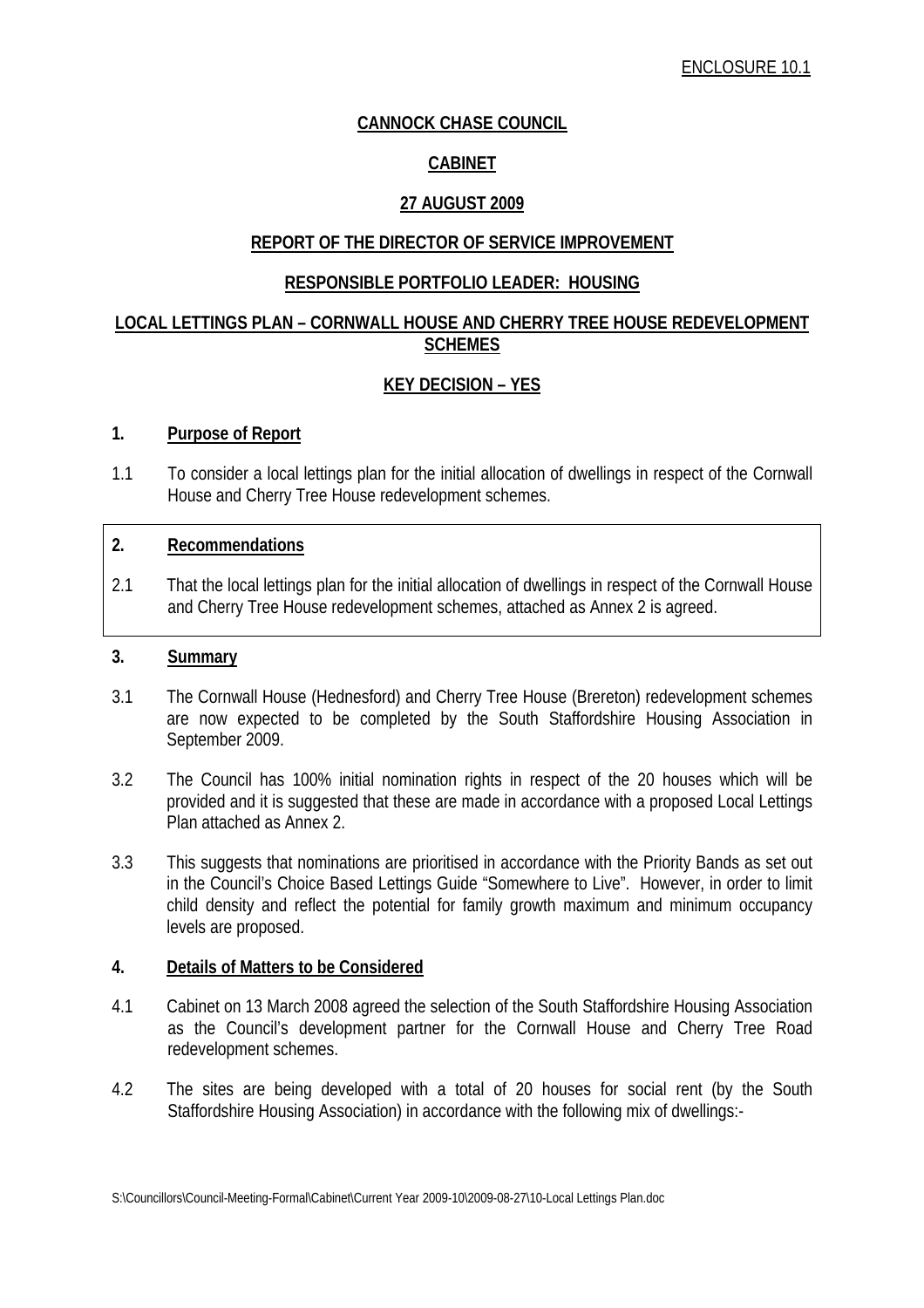- (a) Cornwall House Redevelopment
	- 1 x 4 bed house
	- 4 x 3 bed house
	- 3 x 2 bed house

 $\mathcal{L} = \mathcal{L} \times \mathcal{L}$ 8 and 3 and 3 and 3 and 3 and 3 and 3 and 3 and 3 and 3 and 3 and 3 and 3 and 3 and 3 and 3 and 3 and 3 and 3

- (b) Cherry Tree Redevelopment
	- 1 x 4 bed house
		- 6 x 3 bed house
	- 5 x 2 bed house

 $\mathcal{L}=\mathcal{L}^{\mathcal{L}}$ 12

- 4.3 The schemes are nearing completion and it is now expected that the new houses will be available for letting in September 2009, in advance of the previously agreed target dates of October 2009 (Cornwall) and December 2009 (Cherry Tree).
- 4.4 Cabinet on 22 January 2009 agreed a Choice Based Lettings Scheme for the future allocation of social housing in the Cannock Chase area, which went "live" on 29 June 2009. The agreed scheme includes provision for Local Lettings Plans in respect of specific areas or schemes. These plans are to be time limited and have regard to "community stability" issues which may include child density, age and employment considerations.
- 4.5 Whilst the houses at the Cornwall House and Cherry Tree House schemes will be owned by the South Staffordshire Housing Association, the Council has 100% nomination rights in respect of initial lettings and 75% nomination rights in respect of subsequent vacancies. South Staffordshire Housing Association will also ensure that the remaining 25% of nominations will benefit local people.
- 4.6 It is therefore suggested that the initial nomination rights for the two schemes are made in accordance with a local lettings plan.
- 4.7 A proposed local lettings plan is attached as Annex 2. This suggests that nominations are prioritised in accordance with the Priority Bands as set out in the Council's Choice Based Lettings Guide "Somewhere to Live". However, in order to limit child density and reflect the potential for family growth maximum and minimum occupancy levels are proposed.
- 4.8 All nominations will be to households living in the Cannock Chase District area and in view of the current economic situation no account would be taken of employment.
- 4.9 The scheme will be advertised on the UChoosehomes website and in the local press, with applicants from the Housing Register being invited to request consideration, providing that they meet the eligibility criteria.

# **5. Conclusions and Reasons for Recommendations**

5.1 This report presents a proposed Local Lettings Plan for the initial allocation of dwellings for the Cornwall House and Cherry Tree House Redevelopment Schemes.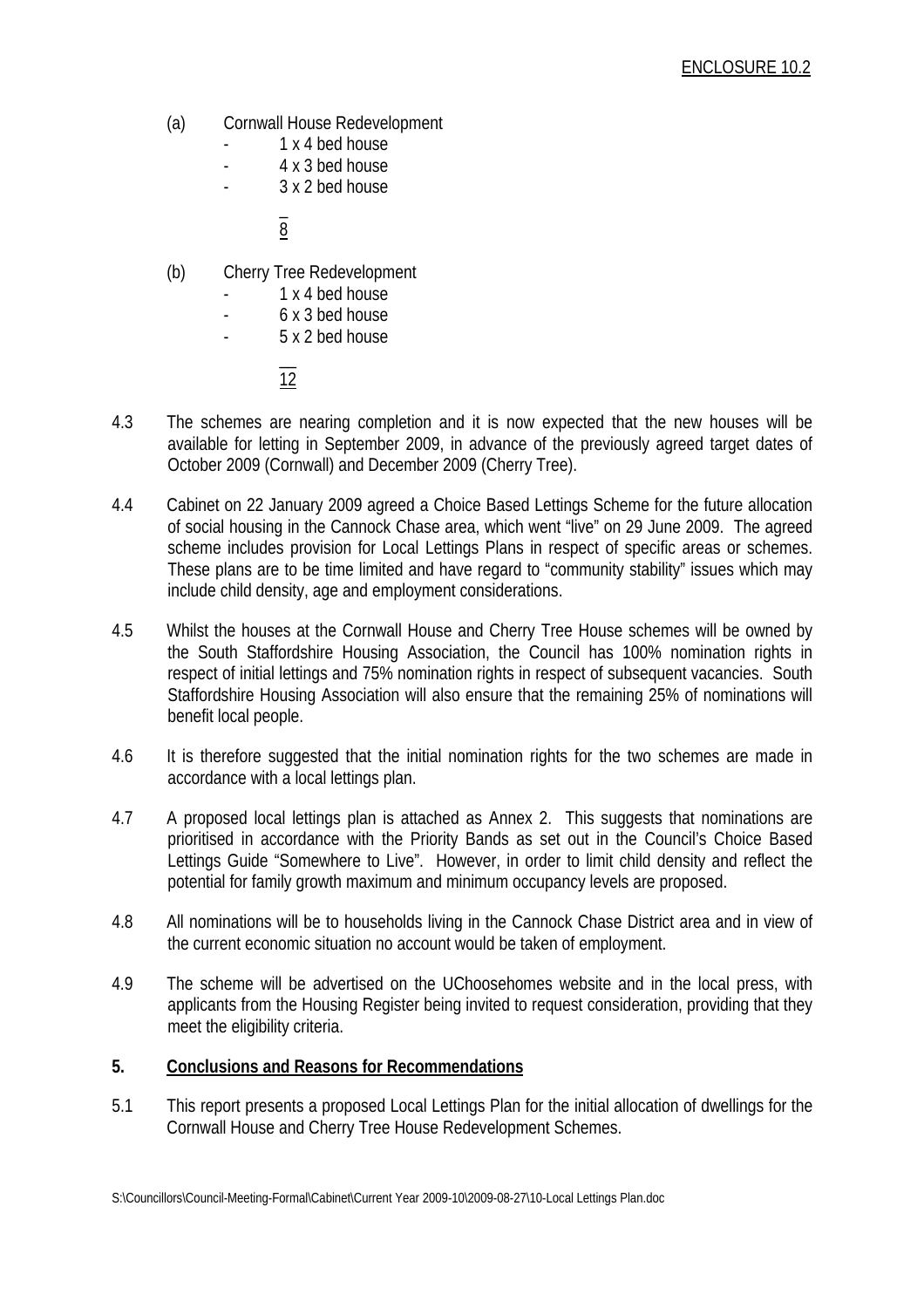# **6. Other Options Considered**

6.1 Nominations for the two schemes could be made in accordance with the Council's Choice Based Lettings Scheme without a Local Lettings Plan. However, this would result in no control over child density.

#### **7. Report Author Details**

Ian Tennant (Head of Housing) ext. 4210.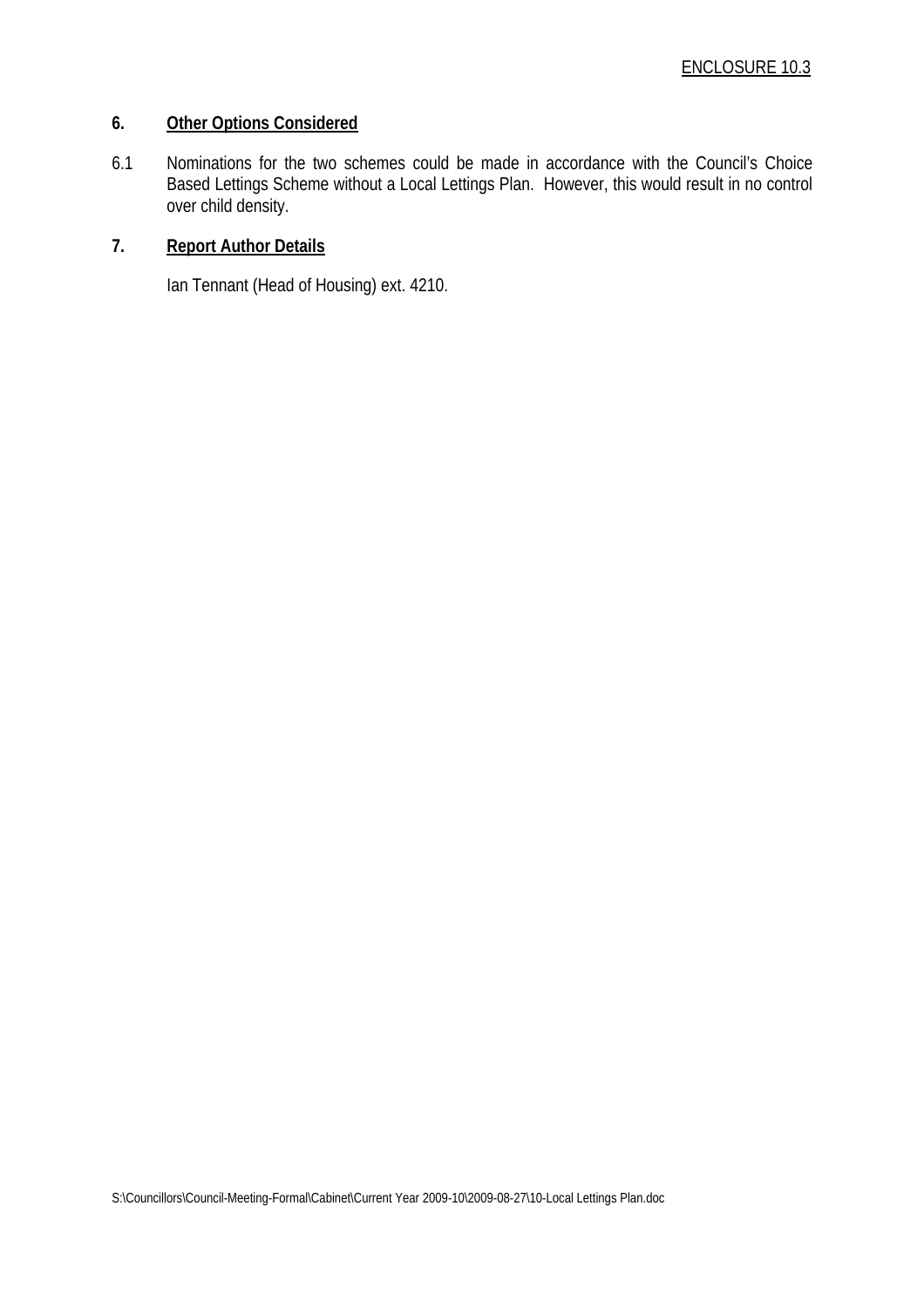# ENCLOSURE 10.4

#### ANNEX 1

# **SCHEDULE OF ADDITIONAL INFORMATION**

| <b>INDEX</b>                                                    |            |
|-----------------------------------------------------------------|------------|
| Contribution to Council Priorities (i.e. CHASE, Corporate Plan) | Section 1  |
| <b>Contribution to Promoting Community Engagement</b>           | Section 2  |
| <b>Financial Implications</b>                                   | Section 3  |
| <b>Legal Implications</b>                                       | Section 4  |
| <b>Human Resource Implications</b>                              | Section 5  |
| Section 17 (Crime Prevention)                                   | Section 6  |
| <b>Human Rights Act Implications</b>                            | Section 7  |
| Data Protection Act Implications                                | Section 8  |
| <b>Risk Management Implications</b>                             | Section 9  |
| <b>Equality and Diversity Implications</b>                      | Section 10 |
| <b>List of Background Papers</b>                                | Section 11 |
| <b>Report History</b>                                           | Section 12 |
| Annexes to the Deport i.e. copies of correspondence plans etc.  |            |

**Annexes to the Report i.e. copies of correspondence, plans etc.**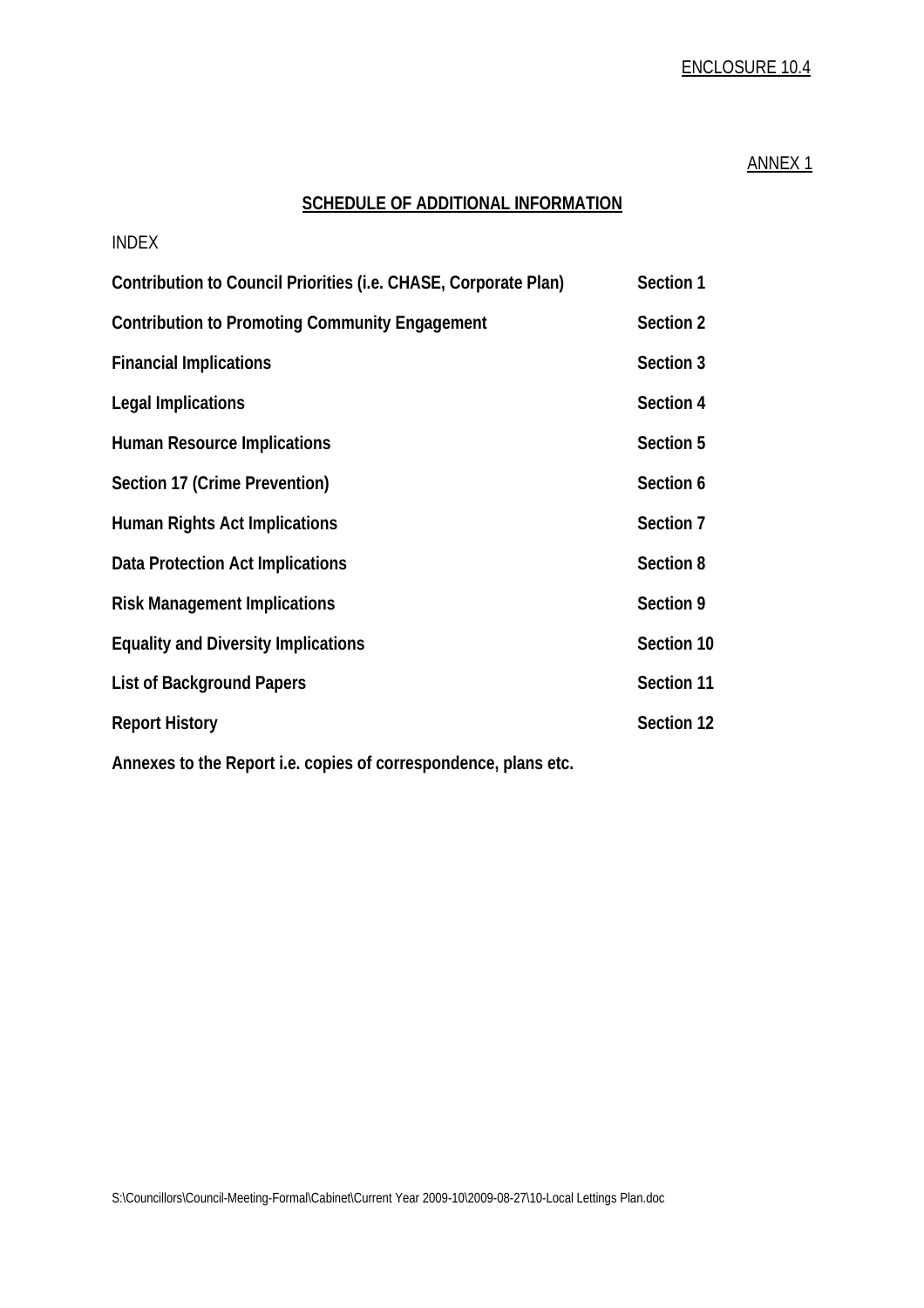# ENCLOSURE 10.5

# **Section 1**

# **Contribution to Council Priorities (i.e. CHASE, Corporate Plan)**

The implementation of a Local Lettings Plan for the schemes will contribute to the Healthier Communities, Housing and Older People objective of CHASE.

# **Contribution to Promoting Community Engagement**

The Council's Choice Based Lettings Policy (which includes the provision for Local Lettings Plan) was subject to a consultation exercise with tenants, applicants and other stakeholders.

#### **Financial Implications**

There are no financial implications associated with this report.

#### **Legal Implications**

The Local Lettings Plan must be fair, open and transparent and be administered in accordance with its intended purpose.

The Plan is consistent with Council Policy and further assists the Council discharge its statutory housing function.

#### **Human Resource Implications**

There are no human resource implications arising from this report.

# **Section 17 (Crime Prevention)**

The 20 houses built by the South Staffordshire Housing Association are "secure by design" which has positive implications for crime prevention.

#### **Section 7**

#### **Human Rights Act Implications**

Article 8 provides that:-

1. Everyone has the right to respect for his private and family life, his home and his correspondence.

# **Section 6**

**Section 5**

# **Section 2**

# **Section 4**

**Section 3**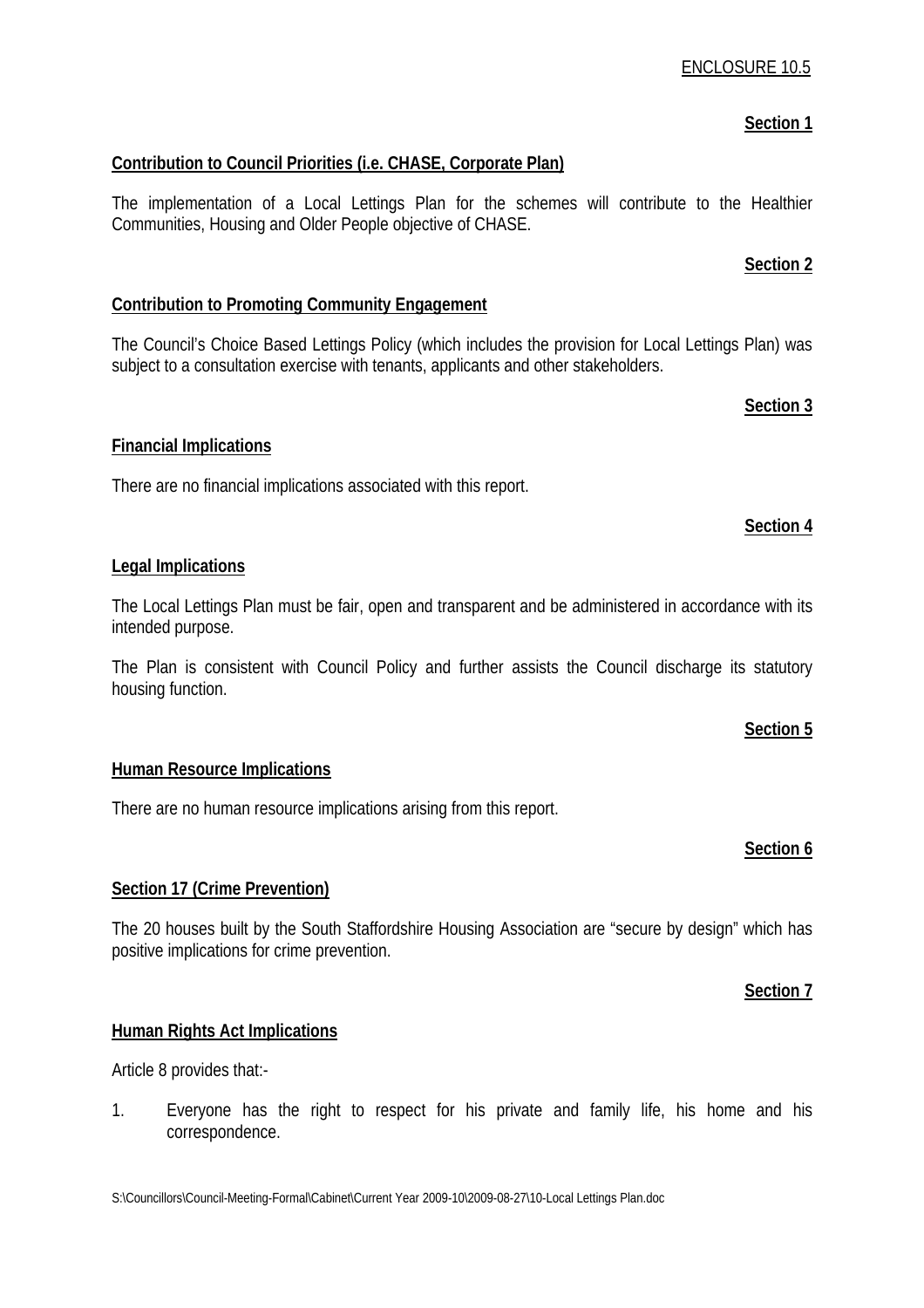2. There shall be no interference by a public authority with the exercise of this right except such as is in accordance with the law and is necessary in a democratic society in the interests of national security, public safety or the economic well-being of the country, for the prevention of disorder or crime, for the protection of health or morals, or for the protection of the rights and freedoms of others.

In considering a proposed Local Lettings Plan, the Council is complying with the legislation which empowers it to do so and at the same time is considering the needs of the residents of the District.

The Local Lettings Plan has a number of advantages for establishing community stability and for this reason the Council's actions are considered to be compatible with the Human Rights Act.

# **Section 8**

# **Data Protection Act Implications**

There are no identified implications in respect of the Data Protection Act arising from this report.

# **Section 9**

**Section 10**

**Section 11**

**Section 12**

# **Risk Management Implications**

A comprehensive risk assessment in respect of the Choice Based Lettings Scheme (which includes the provision for Local Lettings Plans) was considered by Cabinet on 22 January 2009.

# **Equality and Diversity Implications**

The 20 houses are built to the "Lifetimes Home" standard which has positive implications for equality and diversity.

Cabinet 13 March 2008

# **List of Background Papers**

None.

# **Report History**

Redevelopment of Land at the former Cornwall House and Cherry Tree House Sheltered Housing Schemes

Choice Based Lettings Scheme Cabinet 22 January 2009

# **Annexes**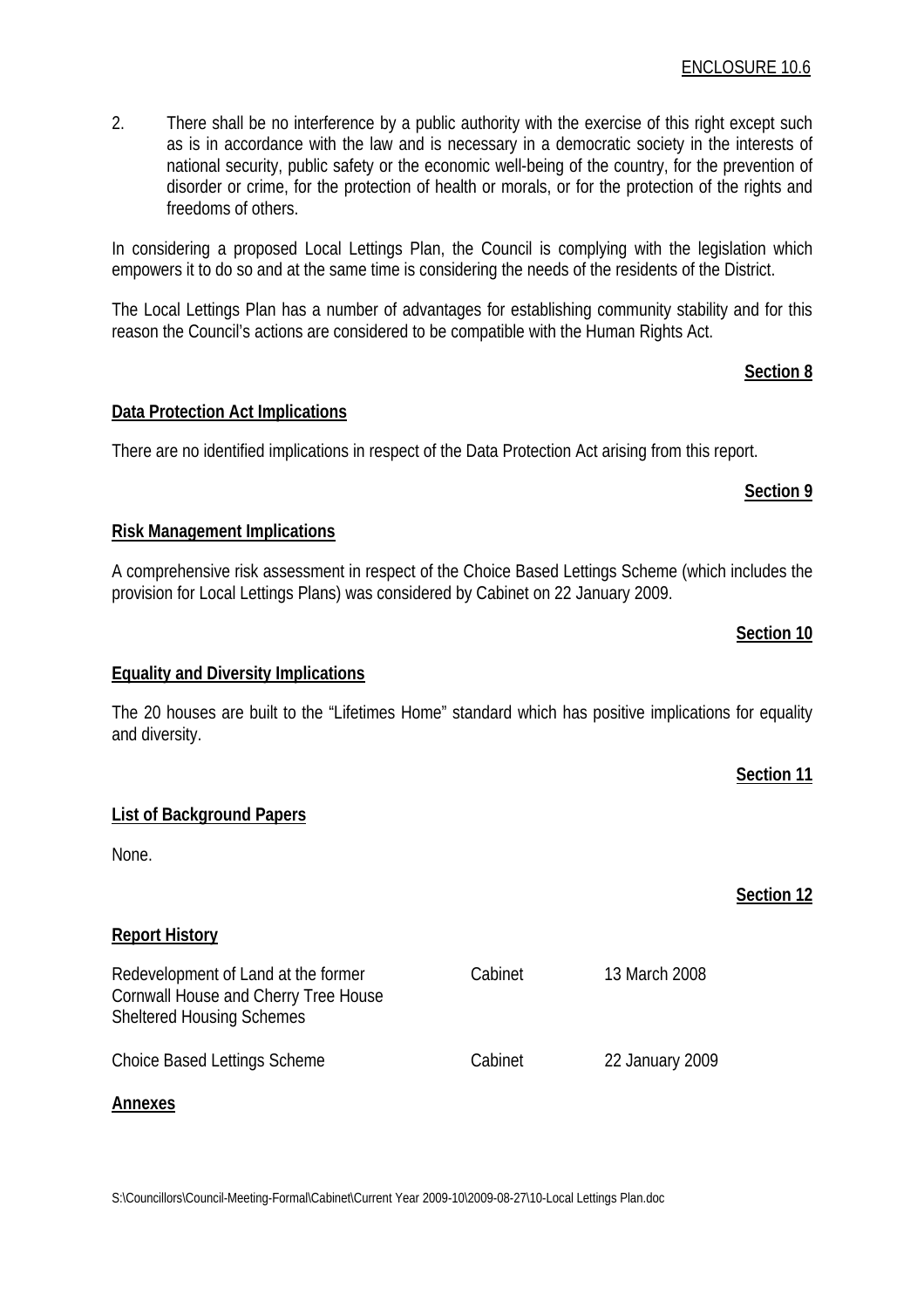#### ANNEX 2

# **LOCAL LETTINGS PLAN – CORNWALL HOUSE, HEDNESFORD AND CHERRY TREE HOUSE, BRERETON REDEVELOPMENT SCHEMES**

- 1. Objective
- 1.1 To achieve a stable community in respect of the Cornwall House and Cherry Tree House schemes.
- 2. The Schemes
- 2.1 The schemes comprise 20 houses with the following dwelling mix:-
	- (a) Cornwall House Redevelopment
		- 1 x 4 bed house
		- 4 x 3 bed house
		- 3 x 2 bed house

 $\mathcal{L} = \mathcal{L} \times \mathcal{L}$ 8 and 3 and 3 and 3 and 3 and 3 and 3 and 3 and 3 and 3 and 3 and 3 and 3 and 3 and 3 and 3 and 3 and 3 and 3

- (b) Cherry Tree Redevelopment
	- 1 x 4 bed house
	- 6 x 3 bed house
	- 5 x 2 bed house

 $\mathcal{L}=\mathcal{L}^{\mathcal{L}}$ 12

- 3. Ownership and Nomination Rights
- 3.1 The dwellings will be owned by the South Staffordshire Housing Association.
- 3.2 The Council will have 100% nomination rights in respect of initial lettings and 75% nomination rights in respect of subsequent vacancies. South Staffordshire Housing Association will also ensure that the remaining 25% of nominations will also benefit local people.
- 3.3 The Local Lettings Plan relates to the nomination rights in respect of initial lettings.
- 4. Nomination Criteria
- 4.1 All nominations will be to households living in the Cannock Chase Council area.
- 4.2 Nominations will be prioritised in accordance with the Priority Bands as set out in the Council's Choice Based Lettings Guide "Somewhere to Live".
- 4.3 However, in order to limit child density and reflect the potential for family growth the following criteria will also be adopted:-
	- (a) Four Bedroom Houses Nominations will be made in respect of households with a "four bedroom housing need" with preference being given to households with a maximum of four children.

S:\Councillors\Council-Meeting-Formal\Cabinet\Current Year 2009-10\2009-08-27\10-Local Lettings Plan.doc